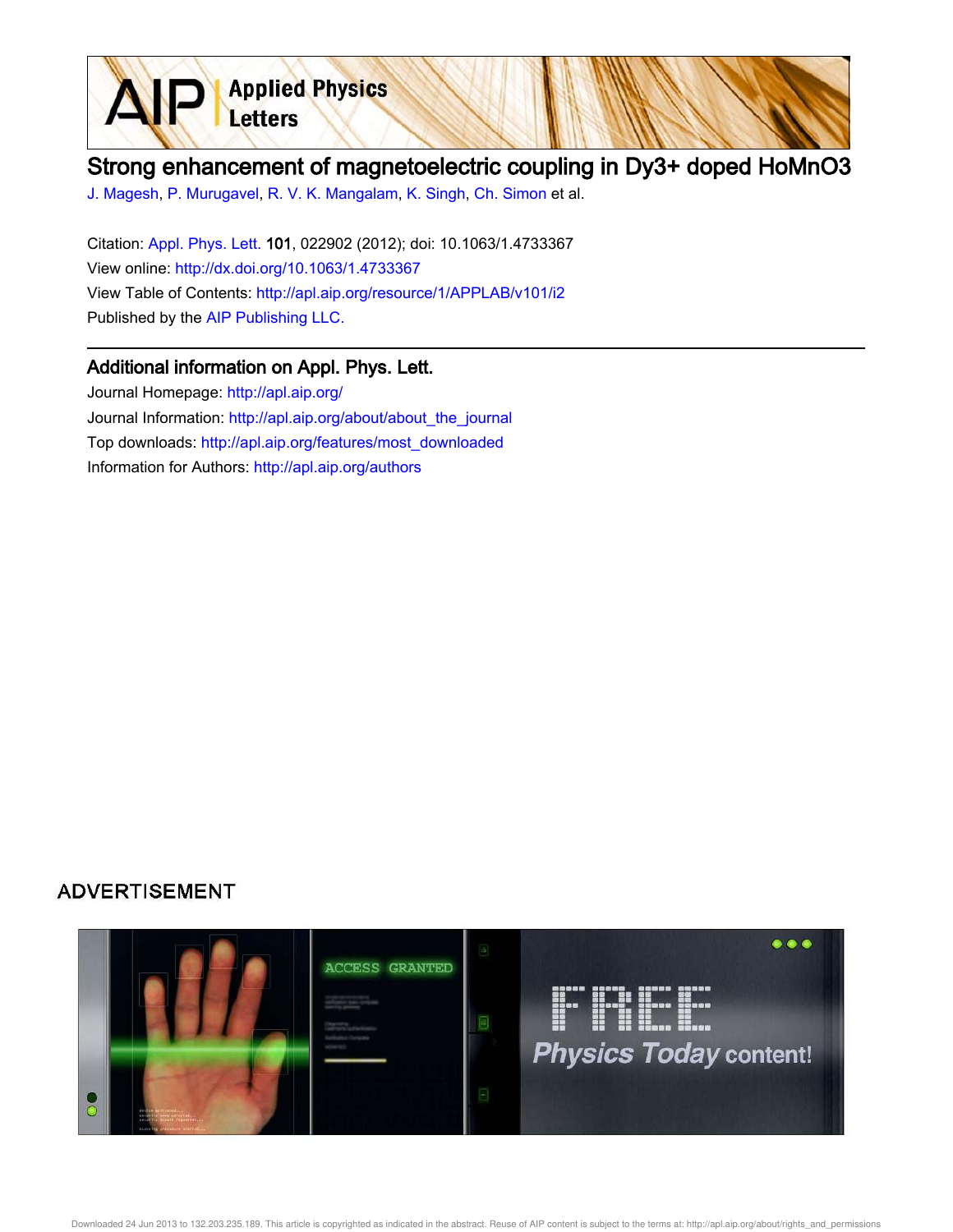## Strong enhancement of magnetoelectric coupling in Dy $^{3+}$  doped HoMnO $_3$

J. Magesh,<sup>1</sup> P. Murugavel,<sup>1,a)</sup> R. V. K. Mangalam,<sup>2</sup> K. Singh,<sup>2</sup> Ch. Simon,<sup>2</sup> and W. Prellier<sup>2</sup> <sup>1</sup>Department of Physics, Indian Institute of Technology Madras, Chennai-600036, India <sup>2</sup>Laboratoire ČRIŠMAT, ENSICAEN/CNRS UMR 6508, 6 Blvd. Maréchal Juin, 14050 Caen, France

(Received 9 May 2012; accepted 18 June 2012; published online 9 July 2012)

The magnetoelectric effect in  $Ho_{0.9}Dy_{0.1}MnO_3$  is found 31 times stronger than  $HoMnO_3$  which could be due to strong lattice frustration arises out of the structural distortion on doping. The  $T<sub>N</sub>$ observed from magnetic measurement reveals a double peak corresponding to the in-plane and inter-planar ordering leading to assignment of  $\Gamma_4$  structure. The antiferromagnetic transition at  $T_N$ indeed drives dielectric transition mediated by the lattice strain whereas at the  $T_{SR}$ , lattice strain drives the spin reorientation of  $Mn^{3+}$ . In contrary to the long held belief, the magnetic structure changes from  $\Gamma_4$  to  $\Gamma_1$  at  $T_{SR}$  instead of  $\Gamma_4$  to  $\Gamma_3$ . © 2012 American Institute of Physics. [http://dx.doi.org/10.1063/1.4733367]

Multiferroics are those materials which exhibit several order parameters simultaneously, i.e., ferroelectric, ferromagnetic, and ferroelastic.<sup>1–3</sup> These materials offer an additional degree of freedom in device designing due to their inherent magnetoelectric coupling.<sup>4,5</sup> The existence of magnetoelectric coupling is evident in the dielectric measurements of rare earth hexagonal manganites  $RMnO<sub>3</sub>$  ( $R = Y$ , Ho, Er, Tm, Yb, and Lu).<sup>6-8</sup> Even though the  $R M n O_3$  has very low dielectric loss in comparison to other multiferroic materials like  $BiFeO<sub>3</sub>$  (Ref. 9) and  $RCrO<sub>3</sub>$  (Ref. 10) which is a prerequisite for applications, it suffers from the fundamental flaw that the magnetoelectric coupling is weak.<sup>11</sup> Based on the group theory, Bertaut et al.<sup>12</sup> predicted a weak magnetoelectric coupling when the axis of polarization is along the  $c$  direction whereas the magnetization is along the  $ab$ plane.<sup>13,14</sup> However, a strong mgnetoelectric coupling can be achieved if either the magnetization has component along the  $c$  axis or polarization has a component along  $a$  or  $b$  axis. Magnetization component along the  $c$  axis occurs naturally in  $\overline{R}$ MnO<sub>3</sub> where magnetic  $\overline{R}^{3+}$  orders along the c axis.<sup>15</sup> However, the rare earth ordering occurs only below 5 K, rendering these materials inappropriate for practical applications. Such an off the axis magnetization or polarization can also be induced by structural distortions. A strong structural distortion is on the cards, as the dopant  $Dy^{3+}$  has slight higher ionic radii which crystallise in an orthorhombic phase of  $R$ MnO<sub>3</sub> at ambient pressure and temperature.<sup>16</sup> Thus,  $Dy^{3+}$  substitution in HoMnO<sub>3</sub> could lead to a strong lattice distortion, which in turn is expected to strengthen the magnetoelectric coupling. Furthermore,  $H \circ MnO_3$  exhibits a complex magnetic phase diagram with three magnetic transitions at  $70K$ ,  $32K$ , and  $5K$ . Even though the transitions at  $32K$ and 5 K are observed in the magnetic measurement of single crystals, the transition at 70 K do not manifest in magnetic measurement due to the masking effect of high paramagnetic moment of  $\text{Ho}^{3+}$ .<sup>17</sup> Indirect inference from dielectric and specific heat measurement leads to an ambiguity in the assignment of magnetic structure for various magnetic phases exhibited by HoMnO<sub>3</sub>. In HoMnO<sub>3</sub>, Mn<sup>3+</sup> is suggested to undergo in-plane triangular frustrated antiferromagnetic ordering at 70 K whereas the inter-planar  $Mn^{3+}$ ordering is ignored, $18$  considering it to be weak by two orders of magnitude,<sup>19</sup> as the inter planar  $Mn^{3+}$ -O-O-M $n^{3+}$ separation  $(6.5 \text{ Å})$  is almost twice than that of in plane  $\text{Mn}^{3+}$ -O-Mn<sup>3+</sup> (3.5 Å) distance. But inter planar Mn<sup>3+</sup>-O-O- $Mn^{3+}$  interaction is the one which differentiates the  $\alpha$  (ferro,  $\Gamma_1$  and  $\Gamma_2$ ) and  $\beta$  (antiferro,  $\Gamma_3$  and  $\Gamma_4$ ) structure. However, Lewtas *et al.*<sup>20</sup> reported the existence of both in-plane and inter-planar ordering in  $LuMnO<sub>3</sub>$ . Based on the inelastic neutron diffraction, Fabreges et  $al.^{21}$  suggest a change in the inter-layer coupling near the spin reorientation temperature  $T_{SR}$  at 32 K. Hence, substitution of higher ionic radii Dy<sup>3+</sup> in HoMnO<sub>3</sub> could provide us an avenue both in terms of practical applications as well as to unravel the physics behind the magnetoelectric coupling in various magnetic phases. In order to study these, polycrystalline hexagonal  $Ho<sub>0.9</sub>Dy<sub>0.1</sub>MnO<sub>3</sub>$  is prepared by the solid state synthesis and their magnetic, dielectric, and magnetoelectric coupling response is measured. Interestingly, we observed a very strong enhancement of magneto electric coupling strength on  $Dy^{3+}$  doping along with a strong indication for the existence of inter-planar coupling between  $Mn^{3+}$  layers.

Polycrystalline  $Ho<sub>0.9</sub>Dy<sub>0.1</sub>MnO<sub>3</sub>$  is prepared by solid state route. Initially, the parent compounds  $H \circ MnO_3$  and DyMnO<sup>3</sup> were synthesized from stoichiometric amount of  $Ho<sub>2</sub>O<sub>3</sub>$ ,  $Mn<sub>2</sub>O<sub>3</sub>$ , and  $Dy<sub>2</sub>O<sub>3</sub>$ . The compounds are ground well and calcinated at  $1350^{\circ}$ C for 12h for several times to get uniform composition of  $Ho<sub>0.9</sub>Dy<sub>0.1</sub>MnO<sub>3</sub>$ . Powder x-ray diffraction (XRD) patterns for the compounds are collected using a PANANALYTIC x-ray diffractometer and the lattice parameters are calculated using CELREF program. Magnetic measurements are carried out using the vibrating sample magnetometer (VSM) in the physical property measurement system (PPMS-Quantum Design). The capacitance is measured using Agilent 4248 RLC bridge in the frequency range of 5 kHz-100 kHz. The bridge is coupled to PPMS in order to vary the temperature from 10 to 300 K and magnetic field from 0 to 12 T.

An x-ray diffraction measurement confirms that the  $Ho_{0.9}Dy_{0.1}MnO_3$  crystallizes in hexagonal P63cm phase without any trace of competent orthorhombic phase. The lata)Electronic mail: muruga@iitm.ac.in.  $\qquad \qquad$  tice parameters a and c of  $Ho_{0.9}Dy_{0.1}MnO_3$  obtained using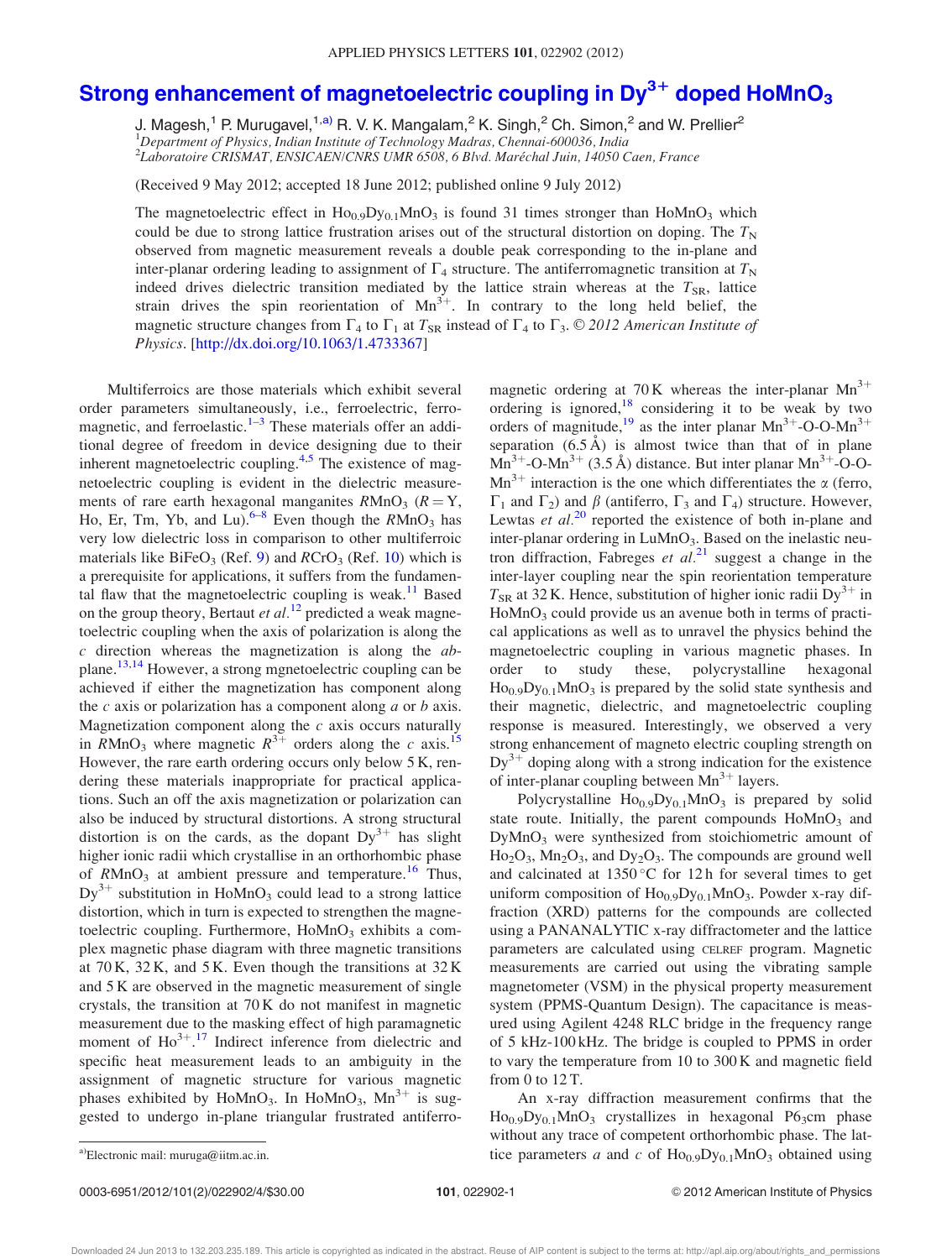CELREF program is found to increase to  $6.147 \text{ Å}$  and  $11.424 \text{ Å}$ from that of  $HoMnO<sub>3</sub>$  (6.134 Å and 11.406 Å) due to large ionic radii of dopant  $Dy^{3+}$ .

The temperature dependent magnetization measurement is performed from  $4K$  to  $300K$  with an applied magnetic field of 100 Oe in zero field cooled (ZFC) and field cooled (FC) conditions. Figure 1 shows the magnetization data of  $Ho<sub>0.9</sub>Dy<sub>0.1</sub>MnO<sub>3</sub>$  for both ZFC and FC. As such, the ZFC and FC measurements does not show any signature of antiferromagnetic ordering  $(T_N)$  at 70 K which is similar to that of single crystal  $Hom_{3}$  (Ref. 22) due to high paramagnetic moment of  $\text{Ho}^{3+}$ . Though the magnetic measurement shows a dip at  $T_{SR}$  ( $\sim$ 32 K) in the single crystal,<sup>22</sup> it is completely absent in case of polycrystalline samples.

Dielectric constant is measured as a function of temperature from 10 K to 300 K at various magnetic field applied parallel to the plane of the electrode. The measurement is done at various frequencies ranging from 5 kHz to 100 kHz. Below 220 K, the sample shows frequency independent dielectric behaviour emphasising the intrinsic contribution and insulating behaviour of sample. Moreover, the dielectric loss value is well below 0.05 and the dielectric constant value similar to that of single crystal indicating good quality of the sample. $^{22}$  As a representative example, the measurement done at 100 kHz in absence of magnetic field for  $Ho<sub>0.9</sub>Dy<sub>0.1</sub>MnO<sub>3</sub>$  is shown in Figure 1. The dielctric constant exhibits clear anomalies at 70 K and 40 K which corresponds to  $T_N$  and  $T_{SR}$ , respectively.

The difference in magnetic moment between ZFC to FC states could eliminate the contribution coming from paramagnetic moment of rare earth ion and it could throw some light on ordering of  $Mn^{3+}$  in the samples. Figure 2(b) shows the temperature variation of ZFC–FC for  $Ho<sub>0.9</sub>Dy<sub>0.1</sub>MnO<sub>3</sub>$ . The graph reveals three transitions. One at 74 K, marked as  $T_{\rm N1}$ , is due to in-plane  $Mn^{3+}$  antiferromagnetic ordering. It is noteworthy to mention that this transition, hitherto inferred from dielectric,<sup>22,23</sup> thermal conductivity,<sup>24</sup> and specific heat<sup>25</sup> measurements is confirmed unambiguously from the ZFC-FC data. The second one at 68 K, marked as  $T_{N2}$ , can be attributed to inter-planar ordering of  $Mn^{3+}$ . It is interesting that the inter-planar magnetic interaction which is two orders less in magnitude is revealed in the plot. If the inter-planar interac-



FIG. 1. Dielectric constant and magnetization as a function of temperature. Magnetization measurement is done in both ZFC and FC cases.



FIG. 2. (a) The difference between the ZFC and FC data as a function of temperature for  $Ho_{0.9}Dy_{0.1}MnO_3$  and (b) the derivative of dielectric constant at various magnetic field near the  $T_N$ .

tion is ferromagnetic in nature  $(\alpha$  structure), it will be reflected as a dip at 68 K rather than a hump. The observed hump which is similar in nature of  $T_{\text{N1}}$  indicates the existence of inter planar antiferromagnetic  $\beta$  structure (antiferro,  $\Gamma_3$  and  $\Gamma_4$ ). The origin of third transition at  $61.5 K$  marked as  $T$  remains unclear. On contemplating about the transition at 61.5 K, the thought of secondary phase crossed our mind, but such a possibility can be excluded on the ground that the intensity decreases with increase of  $Dy^{3+}$  dopant concentration which is to be reported elsewhere. Thus, the transition  $T$  corresponds to a genuine magnetic phase of  $HoMnO<sub>3</sub>$ .

Figure  $2(a)$  shows the derivative of dielectric constant at various magnetic fields as a function of temperature for  $Ho_{0.9}Dy_{0.1}MnO_3$ . We observed a peak in the derivative of dielectric constant at 70 K near the  $T_N$ . The derivative clearly shows that the dielectric constant starts to change exactly at the magnetic transition and the derivative reaches a maximum at a temperature, which is 4 K less than that of the magnetic transitions. Interestingly, Lee et  $al.^{26}$  reported lattice parameter change at  $T_N$  for YMnO<sub>3</sub> and LuMnO<sub>3</sub>. This indicates that antiferromagnetic ordering of  $Mn^{3+}$  indeed drives the dielectric ordering mediated by the lattice strain.

Figure 3 shows the temperature variation of (FC–ZFC) and the derivative of dielectric constant at various magnetic fields for  $\text{Ho}_{0.9}\text{Dy}_{0.1}\text{MnO}_3$  near the spin reorientation transition. The FC–ZFC data shows a broad hump at 36 K corresponding to the spin reorientation  $T_{SR}$ . Remember FC-ZFC response near the  $T_{SR}$  is opposite to that of the  $T_N$ , which indicates a ferromagnetic nature of transition (Note that in Figure 2(b), we plotted ZFC-FC variations). On considering the fact that the antiferromagnetic  $T_N$  is masked by high paramagnetic moment of  $\text{Ho}^{3+}$  even in single crystal,<sup>22</sup> if  $T_{\text{SR}}$  is completely antiferromagnetic, it will be masked much more effectively at low temperatures. Thus, the  $T_{SR}$  will be apparent in magnetic measurement only if it has a ferromagnetic component. Moreover, based on neutron diffraction, Lonkai et.al.<sup>27</sup> and Munoz et al.<sup>17</sup> suggested a partial antiferromagnetic ordering of the  $Ho^{3+}$ . Even though a slight decrease of magnetic moment observed at  $T_{SR}$  is in favour of this

Downloaded 24 Jun 2013 to 132.203.235.189. This article is copyrighted as indicated in the abstract. Reuse of AIP content is subject to the terms at: http://apl.aip.org/about/rights\_and\_permissions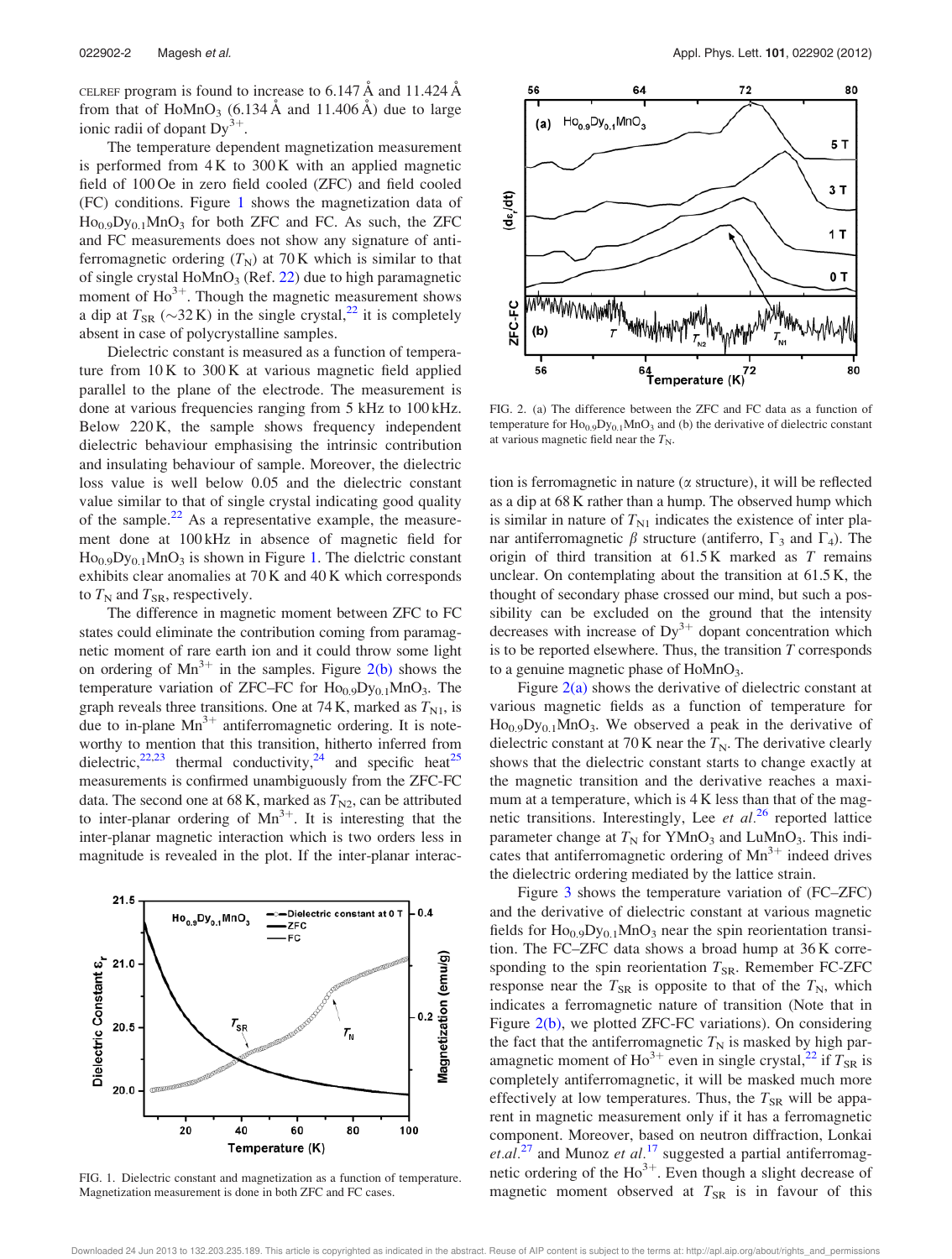

FIG. 3. (a) Difference between the FC and ZFC data as a function of temperature for  $Ho<sub>0.9</sub>Dy<sub>0.1</sub>MnO<sub>3</sub>$  and (b) Derivative of dielectric constant at various magnetic fields near the  $T_{SR}$ .

conclusion, $^{22}$  the increase of magnetic moment in the FC case compared to that of ZFC at  $T_{SR}$  (Ref. 28) can be reinterpreted as presence of ferromagnetic inter layer (c-axis) coupling of the Mn<sup>3+</sup>. On examining the  $T_N$  of RMnO<sub>3</sub> series, the higher ionic radii  $Y^{3+}$  orders in  $\Gamma_3$  phase whereas the smaller ionic radii orders in  $\Gamma_4$  phase which indicates that the inter layer separation plays a vital role in defining the magnetic structure. On applying the pressure, the  $YMnO<sub>3</sub>$ changes  $\Gamma_3$  to mixture of  $\Gamma_3 + \Gamma_4$  phase whereas the LuMnO<sub>3</sub> remain in the  $\Gamma_4$  phase.<sup>29</sup> This leads to the observation that under pressure, the inter layer separation in $YMnO<sub>3</sub>$ is effectively decreased thus moving on to mixture of  $\Gamma_3 + \Gamma_4$  phase. On the other hand, LuMnO<sub>3</sub> which has inter layer distance smaller than that of the YMnO<sub>3</sub> remains on  $\Gamma_4$ and does not lead to  $\Gamma_3$ . Hence, at  $T_{SR}$ , the change of magnetic phase in HoMnO<sub>3</sub> from  $\Gamma_4$  to  $\Gamma_3$  (inter-planar antiferromagnetic coupling) is highly improbable on decreasing the temperature as reported in the literature.<sup>17,30–32</sup> Furthermore, the position coordinate of  $Mn^{3+}$  (x) is >1/3 for YMnO<sub>3</sub> and <1/3 for LuMnO<sub>3</sub>. At  $T_N$ , x of  $\Gamma_3$  phase increases for YMnO<sub>3</sub> whereas it decreases for  $\Gamma_4$  phase of LuMnO<sub>3</sub><sup>26</sup> Hence the change of  $x < 1/3$  to  $x > 1/3$  is highly unlikely at  $T_{SR}$  thus precludes the phase change from  $\Gamma_4$  to  $\Gamma_3$ . Consequently, the contrary nature of peak at  $T_{SR}$  to that of  $T_N$  indicates a change of inter layer coupling, i.e., transformation from  $\beta$  to  $\alpha$  structure. We strongly believe that the  $Mn^{3+}$  inter layer antiferromagnetic coupling observed in  $Ho<sub>0.9</sub>Dy<sub>0.1</sub>MnO<sub>3</sub>$  near  $T_N$  changes into ferromagnetic near  $T_{SR}$  accompanied by in-plane spin reorientation, i.e., the magnetic structure changes from  $\Gamma_4$  to  $\Gamma_1$ .

The spin reorientation is a first order transition, which will manifest as hump in the dielectric constant. The dielectric constant hump at the spin reorientation shown in Figure 1 is seen as a double peak in the derivative of dielectric constant at 40 K in Figure 3. In spite of a very sharp transition observed in single crystal  $Hom_{3}^{22}$  we observe a broad dielectric transition in  $Ho<sub>0.9</sub>Dy<sub>0.1</sub>MnO<sub>3</sub>$ . Interestingly, the dielectric transition precedes the magnetic transition by 4 K in this case. Based on the aforementioned observation, one can conclude that the orbital frustration of rare earth indeed drives the spin reorientation. The increase of  $T_{SR}$  on higher ionic radii  $Dy^{3+}$  doping also emphasis the role of orbital frustration in spin reorientation transition. However, the  $T_{SR}$ decrease slightly with increase of magnetic field is in agreement with the report by Zhou et  $al.^{33}$ 

The Figures  $4(a)$  and  $4(b)$  shows the variation of dielectric constant as a function of magnetic field for  $H \circ MnO_3$  and  $Ho<sub>0.9</sub>Dy<sub>0.1</sub>MnO<sub>3</sub>$  at 10 K, respectively. In case of HoMnO<sub>3</sub>, dielectric constant increases up to a magnetic field of  $\pm 8$  T and then decreases gradually up to a field  $\pm 12$  T. The magnetoelectric response of  $HoMnO<sub>3</sub>$  is similar to that of YbMnO<sub>3</sub>.<sup>34</sup>

According to the phase diagram reported by Lorentz et al.,<sup>35</sup> at 10 K, the HoMnO<sub>3</sub> should exhibit three magnetic phases in the region of study. Regions I and II corresponding to the  $P6_3'c'm$  and  $P6_3'$  phase which exists up to a field of 2.5 T and 3.5 T, respectively. Region III is the high temperature phase  $P6_3'$ cm'. But the absence of these magnetic phases in our polycrystalline  $H \circ MnO_3$  sample may indicate a weak magnetoelectric coupling. Abysmal % of change in the dielectric constant corroborates the weak magnetoelectric coupling in  $H\text{oMnO}_3$ .

The  $Dy^{3+}$  substitution in HoMnO<sub>3</sub> strongly enhances the magnetoelectric coupling behaviour due to various competing magnetic interactions. The % change of dielectric constant in an applied magnetic field which is a measure of magnetoelectric coupling increases by 31 times due to the strong lattice frustration arises from the Dy<sup>3+</sup>. The % change of dielectric constant increases from  $0.08\%$  for HoMnO<sub>3</sub> to 2.5% for  $\text{Ho}_{0.9}\text{Dy}_{0.1}\text{MnO}_3$ . The Fig. 4(b) shows the dielectric constant of  $Ho_{0.9}Dy_{0.1}MnO_3$  as a function of magnetic field



FIG. 4. Dielectric constant as a function of applied magnetic field for (a) HoMnO<sub>3</sub> and (b)  $\text{Ho}_{0.9}\text{Dy}_{0.1}\text{MnO}_3$  at 10 K.